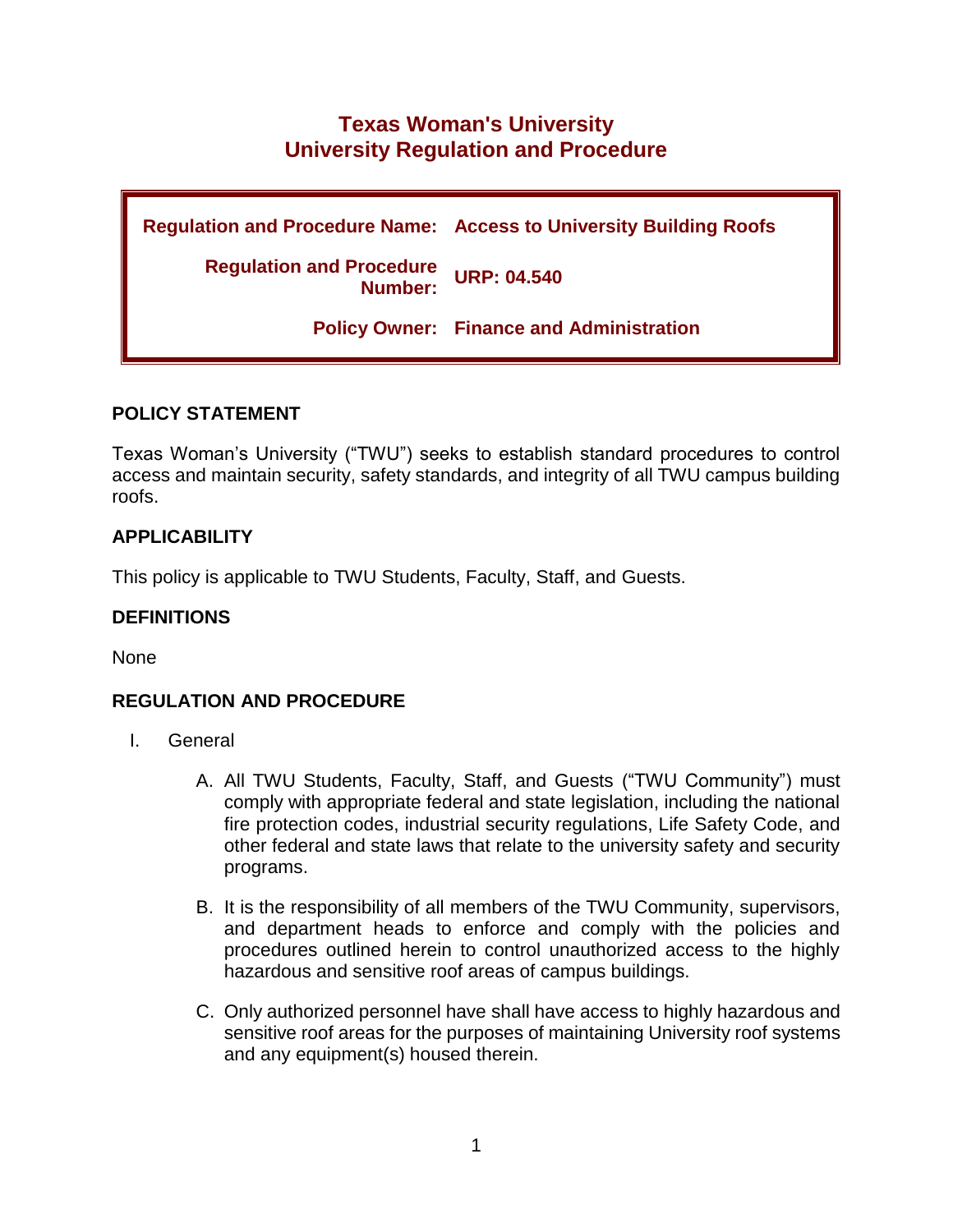- D. Unescorted access to roofs will be limited to essential maintenance personnel only. No exceptions to the access to roofs by unauthorized University personnel will be granted without a written request to and approval from the Director, Physical Plant in the Facilities Management & Construction ("FMC") department. Upon approval, unauthorized University personnel must be escorted to roof access by an authorized University personnel.
- II. Responsibilities
	- A. It is the responsibility of the TWU Community and all department heads to ensure compliance with the following safety procedures:
		- 1. Department property will not be stored in roof access areas or on roofs. Any exception to this directive must be requested in writing to the Director, Physical Plant.
		- 2. All department personnel should be fully aware that building roofs are highly restricted and will not be used for any purpose other than the intended function of providing weatherproof cover to the structure.
		- 3. Periodic inspections of roof accessibility will be conducted by Physical Plant personnel to determine whether roof access is unsecured or not securable. Appropriate safety measures will be taken in the event of an unsecured or non-securable roof access. Under no circumstances should unauthorized members of the TWU Community be on building roofs.
	- B. All maintenance supervisors are responsible for instructing authorized personnel under their direction to maintain security and equipment housed on the roofs and comply with safe operating procedures at all times when working on roof systems. Responsibilities include, but are not limited to, the following to ensure that authorized personnel:
		- 1. Understand the importance of securing roof access areas and complying with roof security procedures at all times; and
		- 2. Keep roofs clear of discarded parts, trash, etc.
	- C. University faculty, staff, and students are subject to all campus security and safety regulations. Compliance with the following is vital to the security and safety of campus personnel and facilities:
		- 1. Use only authorized storage areas for personal property;
		- 2. Do not access any building roof except with authorized personnel or special approval from the Director, Physical Plant; and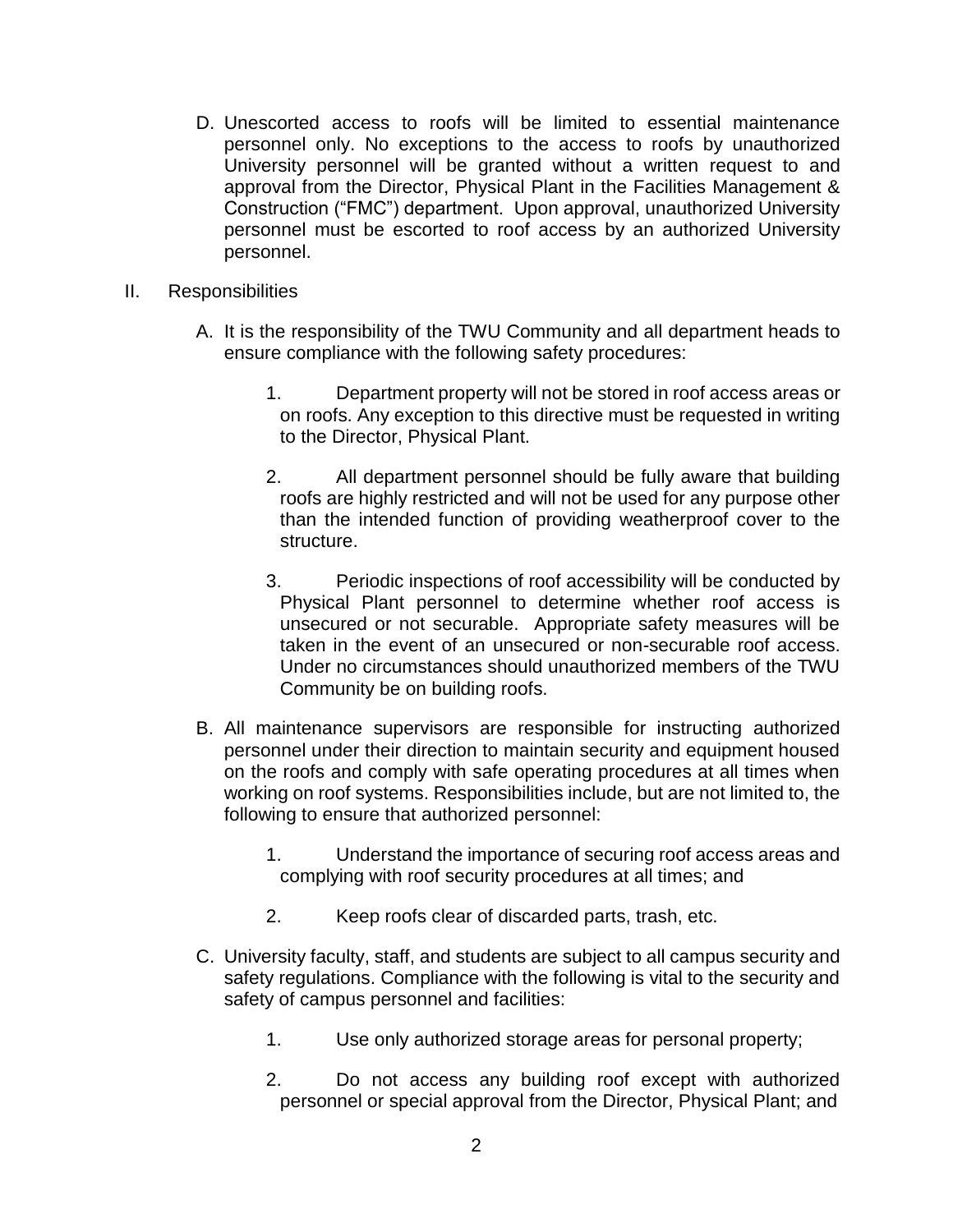- 3. Report unsafe conditions, practices, or equipment to the appropriate department supervisor.
- D. Responsibilities for the control of access and general housekeeping of campus building roof systems include:
	- 1. Under safety classifications, building roofs are considered hazardous areas with the potential to cause injury and/or illness for persons not properly protected and/or lacking knowledge of safe access procedures.
	- 2. Roof access areas will be secured at all times. Security is essential for safety and protection of the roof systems.
	- 3. Access to campus building roofs is restricted to authorized personnel only. Authorized personnel are defined as maintenance employees required to perform operational checks and maintenance on the roof systems or equipment housed on the roofs. No other personnel will be permitted onto this area unless access has been approved by the Director, Physical Plant and they are accompanied by an authorized employee.
	- 4. It is imperative that anyone who gains access to a campus building roof understands the critical and sensitive nature of that roof system. The following checklist will be standard procedure for any access to campus building roofs.
		- a. Stay on walk treads where provided.
		- b. Exercise caution when working with chemicals to prevent spills.
		- c. When walking on the roof, avoid stepping on roof blisters or other deficiencies.
		- d. When working with tools, put down a protective layer of plywood or other material.
		- e. When crossing firewalls, parapets, or expansion joints, exercise caution to prevent "kick holes" in base flashings, movement of metal caps, or tearing of expansion joints.
		- f. Remove all debris, obsolete material, containers, etc., when work is completed.
		- g. When using a wheel cart, ensure that the tires are of sufficient size to prevent overstressing the roof.